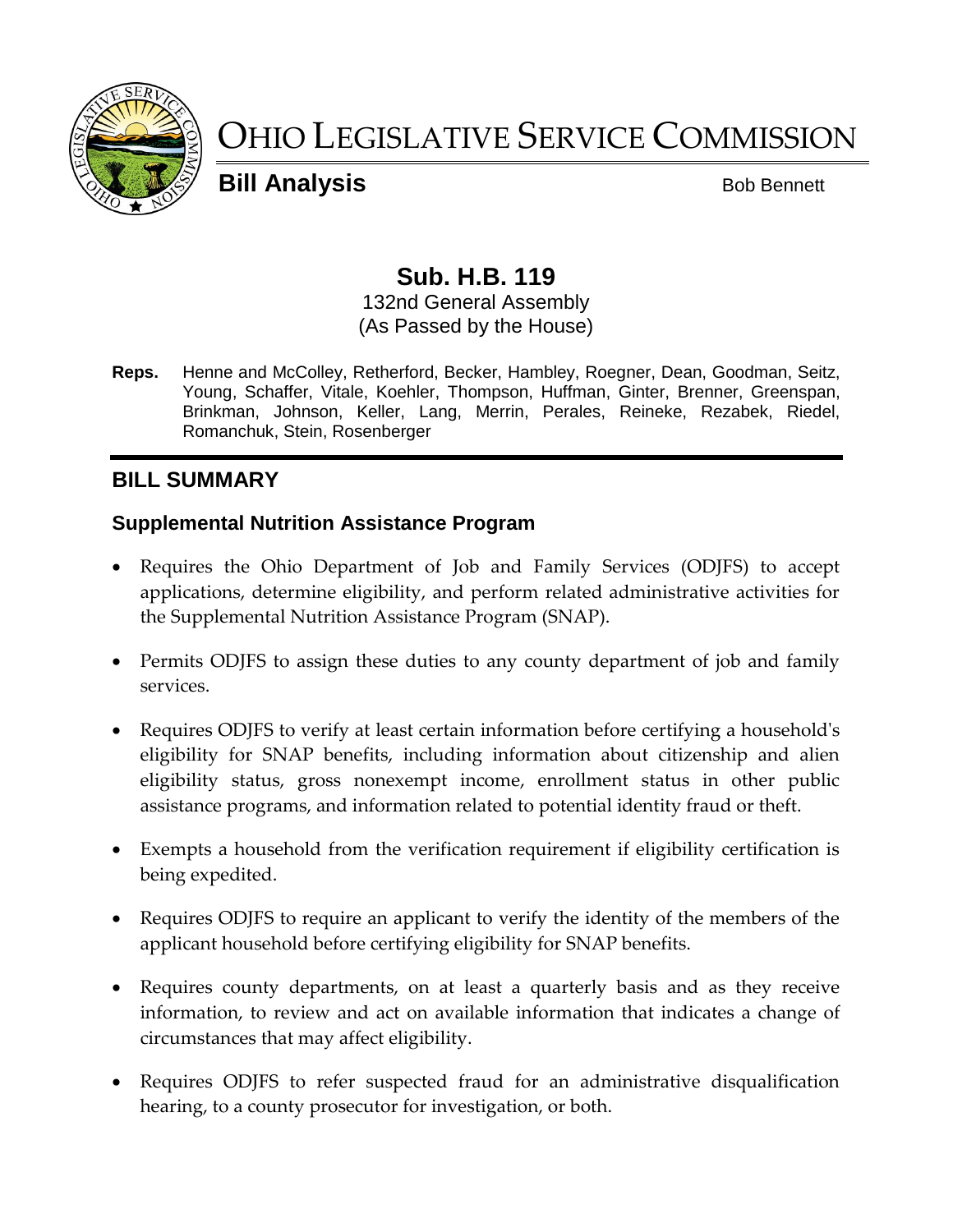### **Medical assistance programs**

- Requires that certain information be verified as part of the process of determining an applicant's eligibility for a medical assistance program administered by the Department of Medicaid, including information about citizenship and alien eligibility, gross nonexempt income, and enrollment in other programs.
- Requires each applicant for a medical assistance program to verify the applicant's identity as part of the eligibility determination process.
- Requires the Department and other entities involved in the eligibility determination process to review information as they receive it to determine whether it indicates a change of circumstances that may affect eligibility and take appropriate action.
- Requires that a medical assistance program recipient be referred to a county prosecutor for investigation, for an administrative disqualification hearing, or both if Medicaid eligibility fraud or a similar offense is suspected in the process of determining or redetermining the recipient's eligibility.

# **Multistate cooperatives to identify individuals in other states' programs**

 Requires the Department of Medicaid and ODJFS to explore joining multistate cooperatives, such as the National Accuracy Clearinghouse, to identify individuals enrolled in public assistance programs in other states.

### **Effective date**

Provides for the bill to go into effect on July 1, 2018.

# **CONTENT AND OPERATION**

# **Supplemental Nutrition Assistance Program**

The bill establishes requirements for the administration of Ohio's participation in the federal food stamp program, which is now known as the Supplemental Nutrition Assistance Program (SNAP).<sup>1</sup> SNAP distributes food assistance benefits to eligible households that have income of less than 130% of the federal poverty level and meet other eligibility requirements. The federal government pays the full cost of SNAP benefits and shares the cost of administering the program with the states. Eligibility

<sup>&</sup>lt;sup>1</sup> R.C. 5101.47(A)(1) and 5101.54(F) to (K).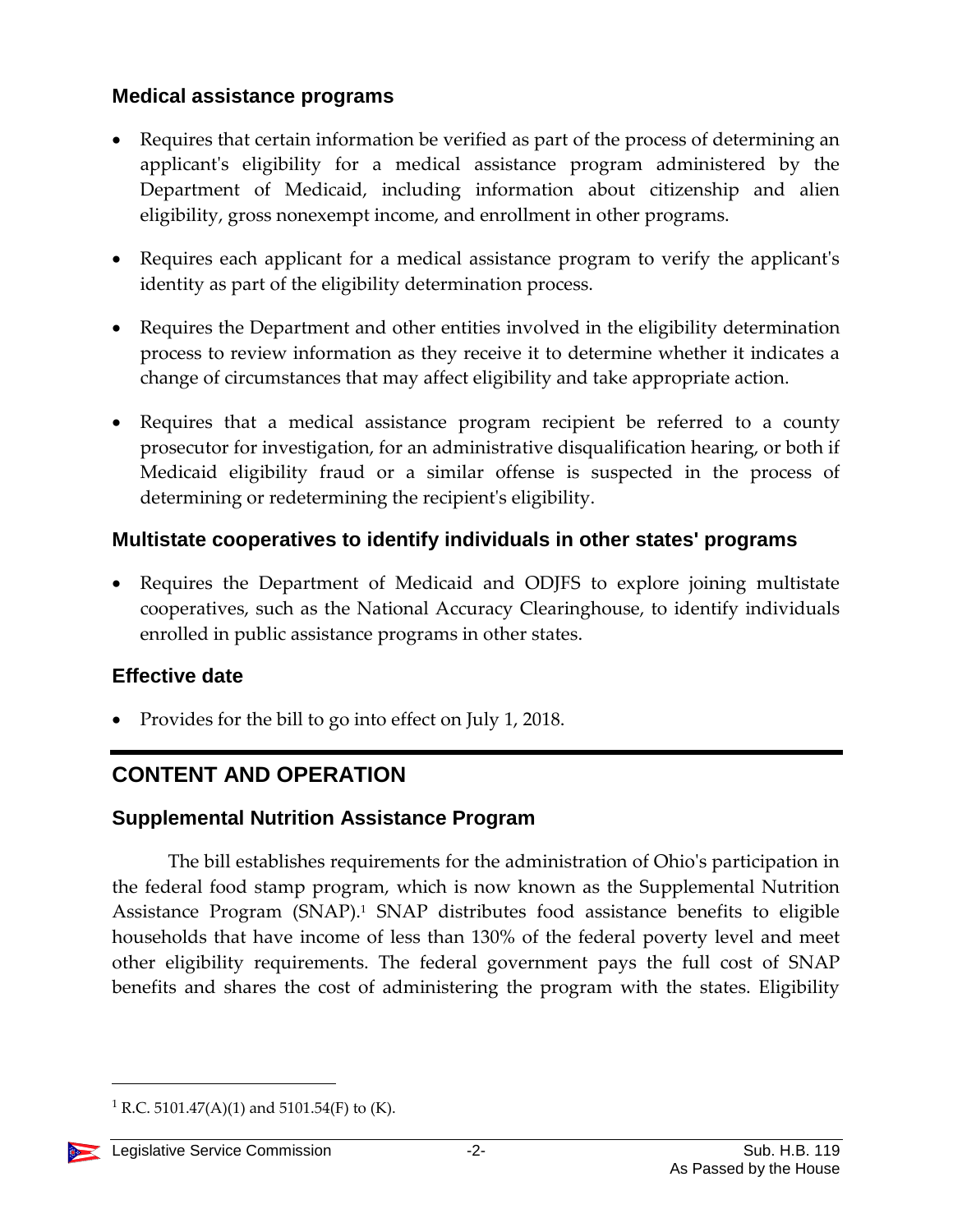rules and benefit levels are set by the federal government and are uniform across the nation, but states have some flexibility regarding program administration.<sup>2</sup>

Because SNAP is largely governed by federal law, few program administration requirements are included in the Ohio Revised Code. The bill establishes specific requirements for administration of the program and eligibility verification in Ohio.

#### **Administration**

Current law permits the Ohio Department of Job and Family Services (ODJFS) to accept applications, determine eligibility, and perform related administrative activities for SNAP. The bill requires ODJFS to carry out these duties. It also expressly permits ODJFS to assign these duties to any county department of job and family services. Additionally, ODJFS is expressly permitted by the bill, except as prohibited by federal law, to assign any of its duties governing the administration of SNAP to any county department.<sup>3</sup> Continuing law already requires county departments to (1) perform any duties assigned by ODJFS regarding the provision of public family services, (2) certify eligible households for SNAP, and (3) administer the distribution of SNAP benefits under ODJFS's supervision.<sup>4</sup>

#### **Information and identity required to be verified**

The bill requires ODJFS, in order to verify household eligibility as required by federal regulations and state law, to verify at least the following information before, except in expedited cases, certifying SNAP benefits:

- (1) Household composition;
- (2) Identity;
- (3) Citizenship and alien eligibility status;
- (4) Social Security numbers;
- (5) State residency status;
- (6) Disability status;

<sup>2</sup> Center on Budget and Policy Priorities, *Policy Basics: Introduction to the Supplemental Nutrition Assistance Program (SNAP)*, [http://www.cbpp.org/research/policy-basics-introduction-to-the](http://www.cbpp.org/research/policy-basics-introduction-to-the-supplemental-nutrition-assistance-program-snap)[supplemental-nutrition-assistance-program-snap.](http://www.cbpp.org/research/policy-basics-introduction-to-the-supplemental-nutrition-assistance-program-snap)

 $3$  R.C. 5101.47(A)(1) and (J).

 $4$  R.C. 329.04(A)(1) and 329.042, not in the bill.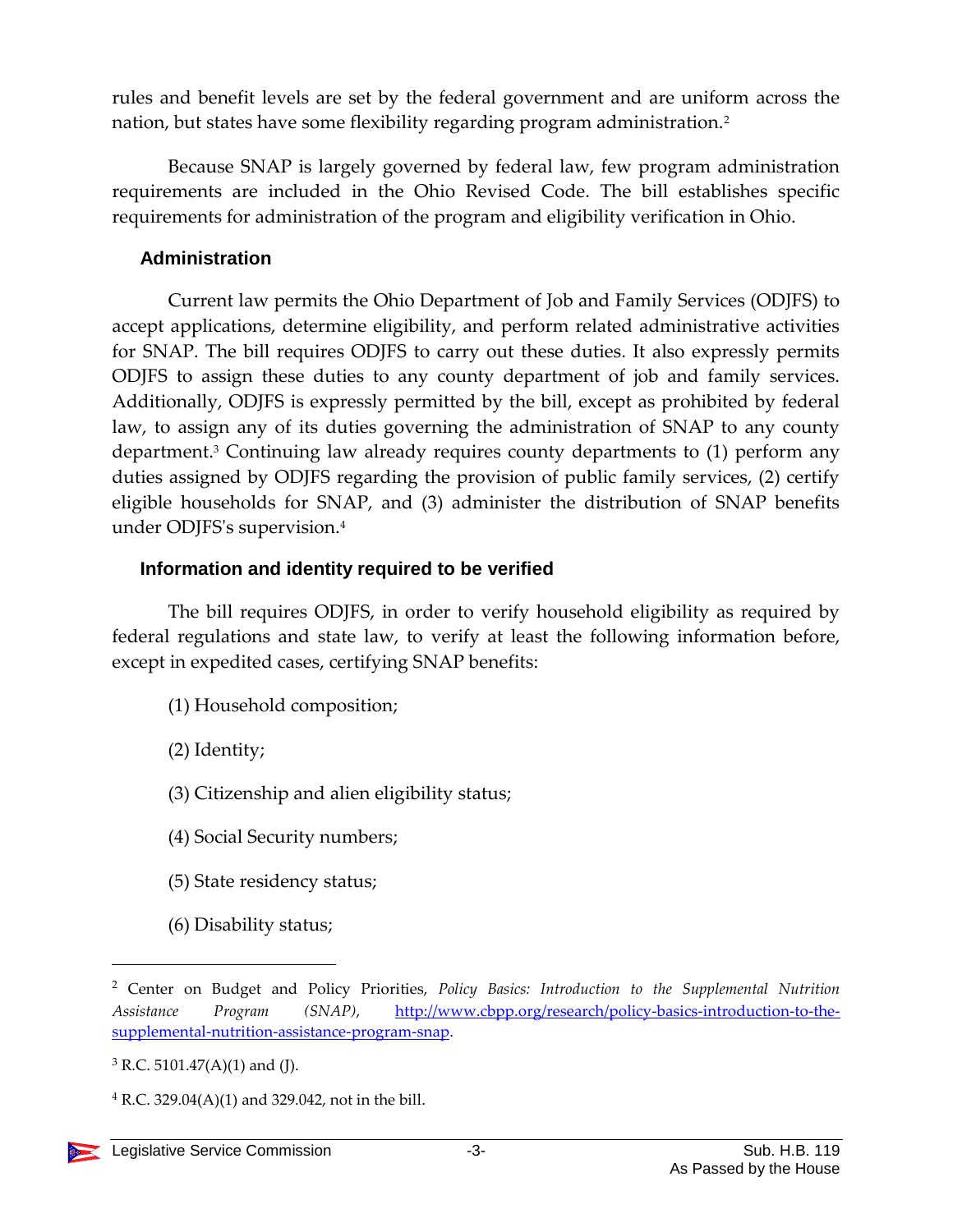(7) Gross nonexempt income;

(8) Utility expenses;

(9) Medical expenses;

(10) Enrollment status in other state-administered public assistance programs both within and outside Ohio.

Any available information related to potential identity fraud or identity theft.<sup>5</sup>

Continuing law requires that a household's eligibility for SNAP benefits be certified in an expedited process under certain circumstances. The bill provides that there is no limit on the number of times a household may receive expedited certification of eligibility as long as all of the information the bill requires to be verified was verified for the household at the last expedited certification or the household's eligibility was certified under normal processing standards since the last expedited certification.<sup>6</sup>

Regarding obtaining the information, the bill requires ODJFS to sign a memorandum of understanding with any department, agency, or division as needed. ODJFS may contract with independent vendors to provide the information. The bill specifies that its provisions concerning information that must be reviewed do not prohibit ODJFS or a county department from receiving or reviewing additional information related to eligibility or contracting with independent vendors to provide information in addition to that which the bill requires.<sup>7</sup>

Under the bill, ODJFS must require an applicant, or person acting on an applicant's behalf, to verify the identity of the members of the applicant household as part of the application process for public assistance and before certifying SNAP benefits. The verification must be done in a manner consistent with federal regulations.<sup>8</sup>

#### **Changes in circumstances**

In accordance with federal law, current Ohio administrative rules specify reporting requirements for SNAP recipients concerning changes in circumstances.<sup>9</sup>

<sup>9</sup> Ohio Administrative Code 5101:4-7-01.



 $5$  R.C. 5101.54(C) and (F)(1) and (2).

 $6$  R.C. 5101.54(B).

 $7 R.C. 5101.54(F)(5)$ .

 $8$  R.C. 5101.54(F)(4).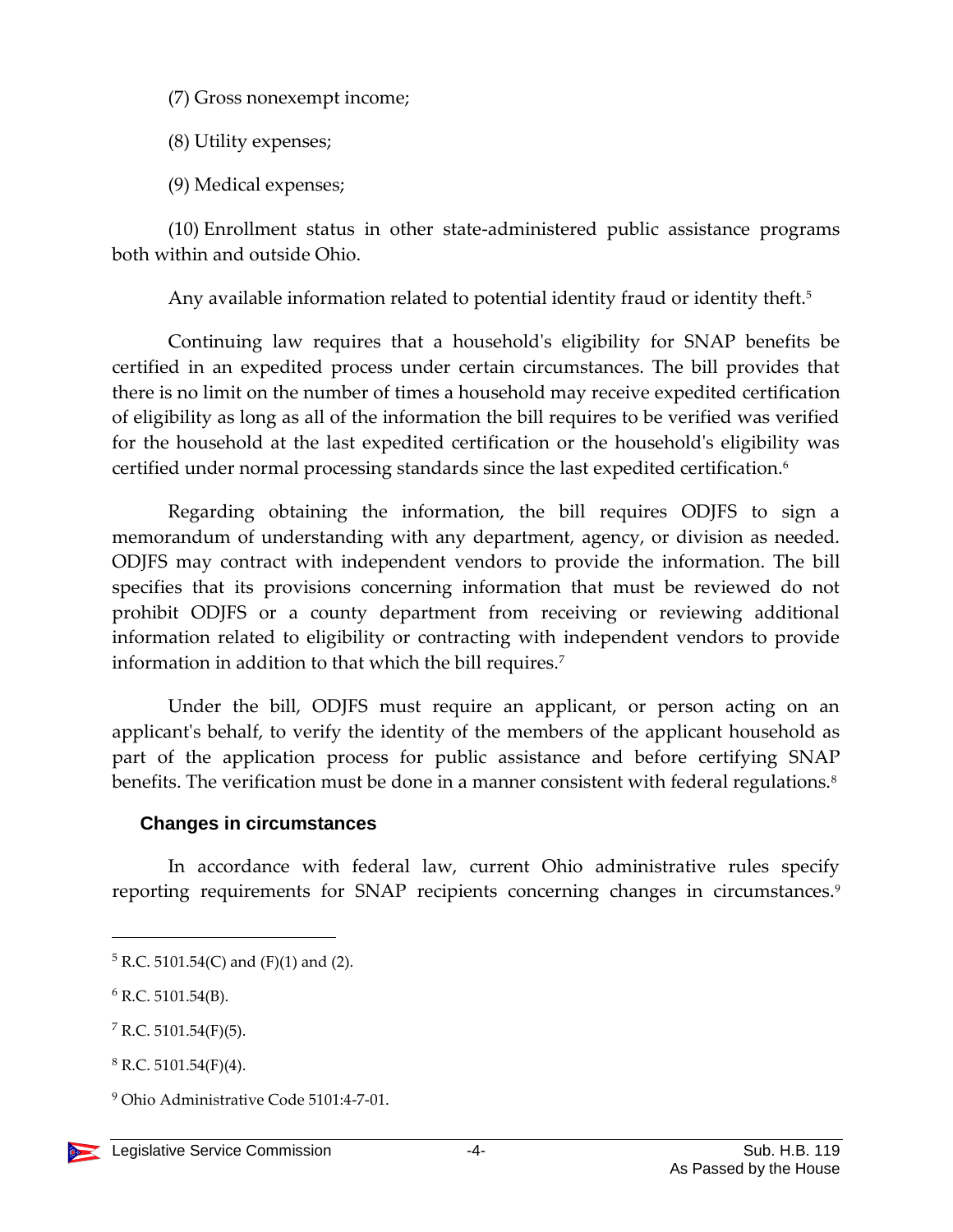Separate from recipient reporting, the bill requires county departments, as they receive information, to review and act on information that indicates a change of circumstances that may affect eligibility, to the extent the information is available to ODJFS. Such reviews must be conducted on at least a quarterly basis and in a manner consistent with federal regulations.<sup>10</sup>

If ODJFS receives information concerning a household certified to receive SNAP benefits that indicates a change in circumstances that may affect eligibility, ODJFS must take action in accordance with federal regulations, including verifying unclear information, providing prior written notice of a change or adverse action, and notifying the household of the right to a fair hearing.<sup>11</sup>

#### **Suspected fraud**

If ODJFS suspects fraud, the bill requires it to refer the case for an administrative disqualification hearing, to the county prosecutor of the county in which the applicant or recipient resides for investigation, or both.<sup>12</sup>

#### **Rules**

ODJFS is required by the bill to adopt rules to implement it. The rules must be adopted in accordance with the Administrative Procedure Act (R.C. Chapter 119.).<sup>13</sup>

#### **Medical assistance programs**

#### **Information and identity required to be verified**

The Department of Medicaid administers the Medicaid program, the Children's Health Insurance Program (CHIP), and the Refugee Medical Assistance program, collectively referred to as medical assistance programs in state law.<sup>14</sup> The bill requires that certain information about applicants for medical assistance programs be verified as part of the process of determining the applicant's eligibility. Specifically, all of the following information must be verified:

(1) Identity;

- $12$  R.C. 5101.54(H).
- $13$  R.C. 5101.54(K).

 $10$  R.C. 5101.54(F)(3).

 $^{11}$  R.C. 5101.54(G).

 $14$  R.C. 5160.01, not in the bill.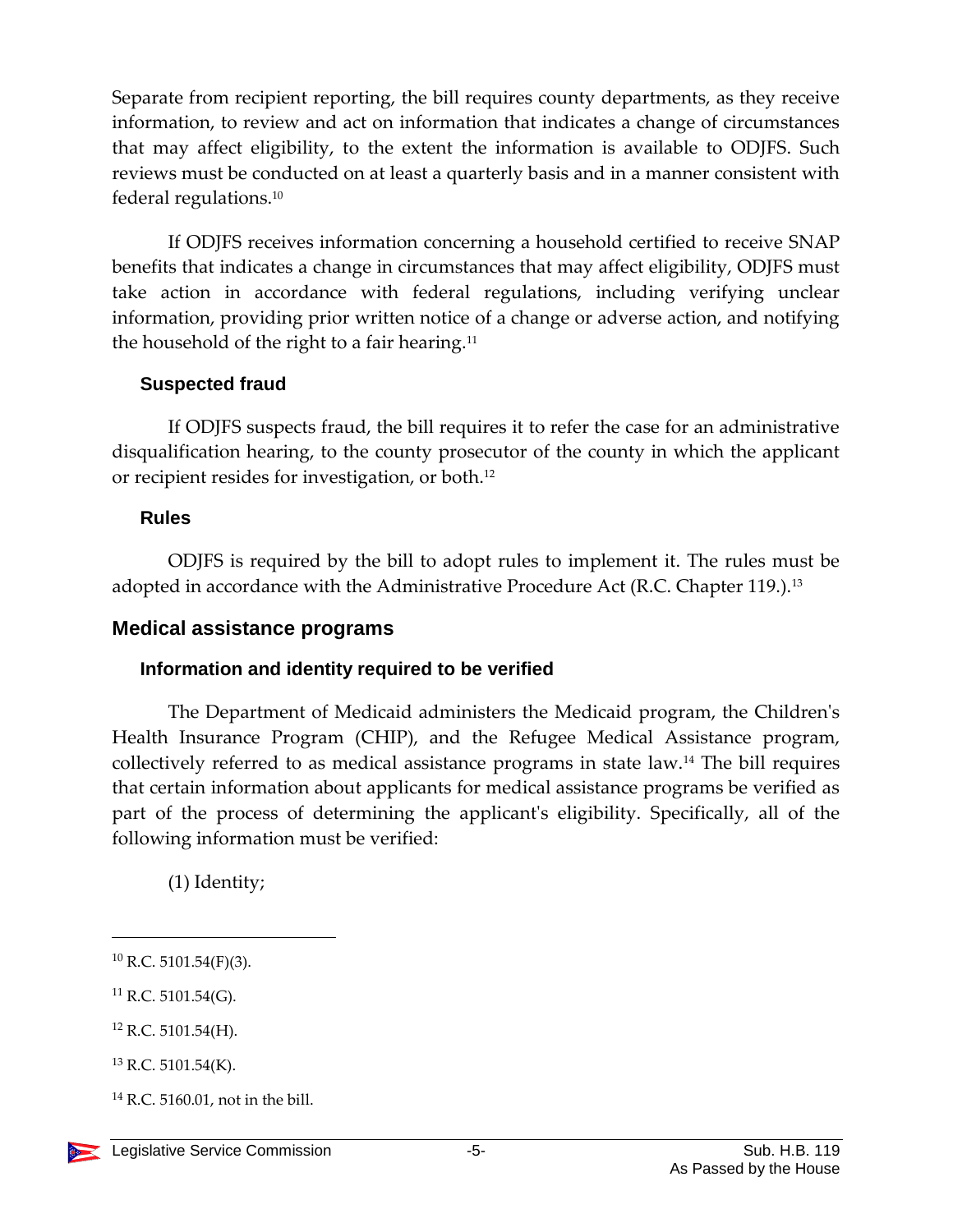- (2) Citizenship and alien eligibility;
- (3) Social Security numbers;
- (4) State residency status;
- (5) Disability status;
- (6) Gross nonexempt income;
- (7) Household status;
- (8) Medical expenses;

(9) Enrollment status in other state-administered public assistance programs within and outside Ohio.<sup>15</sup>

The Department is required to sign a memorandum of understanding with any department, agency, or division as needed to obtain the information that the bill requires be verified. The Department is permitted to contract with one or more independent vendors to provide the information.<sup>16</sup>

Each applicant for a medical assistance program is required by the bill to verify the applicant's identity as part of the eligibility determination process. If a person acts on an applicant's behalf in the process, the person is to verify the applicant's identity.<sup>17</sup>

The bill provides that it does not prevent the Department or an entity that accepts applications and makes eligibility determinations for medical assistance programs on the Department's behalf from (1) receiving or reviewing information related to individuals' eligibility for a medical assistance program beyond the information that the bill requires be verified or (2) contracting with one or more independent vendors to provide such additional information for that purpose.<sup>18</sup>

#### **Change in circumstances**

The bill gives the Department, and entities that accept applications and make eligibility determinations for medical assistance programs on the Department's behalf,

 $16$  R.C. 5160.29(C).

 $18$  R.C. 5160.293.

 $15$  R.C. 5160.29(A).

<sup>17</sup> R.C. 5160.29(B).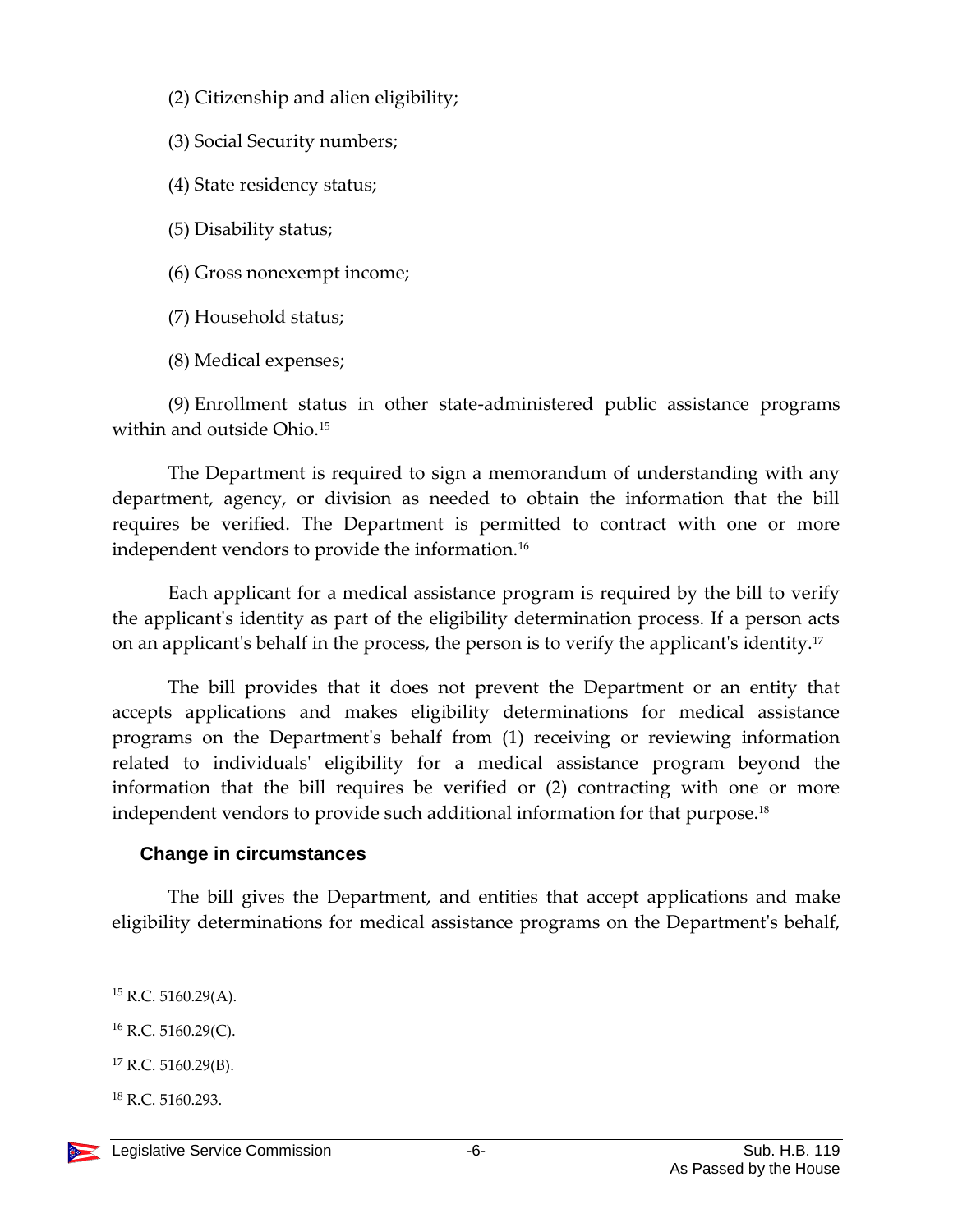certain duties as the Department or entities receive available information that the bill requires be verified. The Department and entities must review the information to determine whether it indicates a change in circumstances that may affect eligibility for a medical assistance program and take appropriate action. If the information indicates a change of circumstances that may affect a medical assistance program recipient's continued eligibility, the appropriate actions include verifying unclear information, providing written notice of a change or adverse action, and notifying the recipient of the right to appeal.<sup>19</sup>

#### **Suspected fraud**

The bill requires that a medical assistance program recipient be referred for investigation to the county prosecutor of the county in which the recipient resides, referred for an administrative disqualification hearing, or both, if a violation of the criminal offense of Medicaid eligibility fraud or a similar offense is suspected in the process of determining or redetermining the recipient's eligibility.<sup>20</sup>

#### **Multistate cooperatives to identify individuals in other states' programs**

Continuing law requires the Department of Medicaid to enter into any necessary agreements with the U.S. Department of Health and Human Services and neighboring states to join and participate as an active member in the Public Assistance Reporting Information System. The bill also requires the Department to explore joining other multistate cooperatives, such as the National Accuracy Clearinghouse, to identify individuals enrolled in public assistance programs in other states. ODJFS is also required by the bill to explore this. The bill permits the Department of Medicaid to disclose information regarding a medical assistance program recipient to the extent necessary to participate as an active member in another multistate cooperative. The Department has such authority under continuing law regarding the Public Assistance Reporting Information System.<sup>21</sup>

### **Effective date**

The bill's provisions are to take effect on July 1, 2018.<sup>22</sup>

<sup>19</sup> R.C. 5160.291.

<sup>20</sup> R.C. 5160.292.

<sup>&</sup>lt;sup>21</sup> R.C. 5101.54(F)(6) and R.C. 5160.47.

 $22$  Section 3.